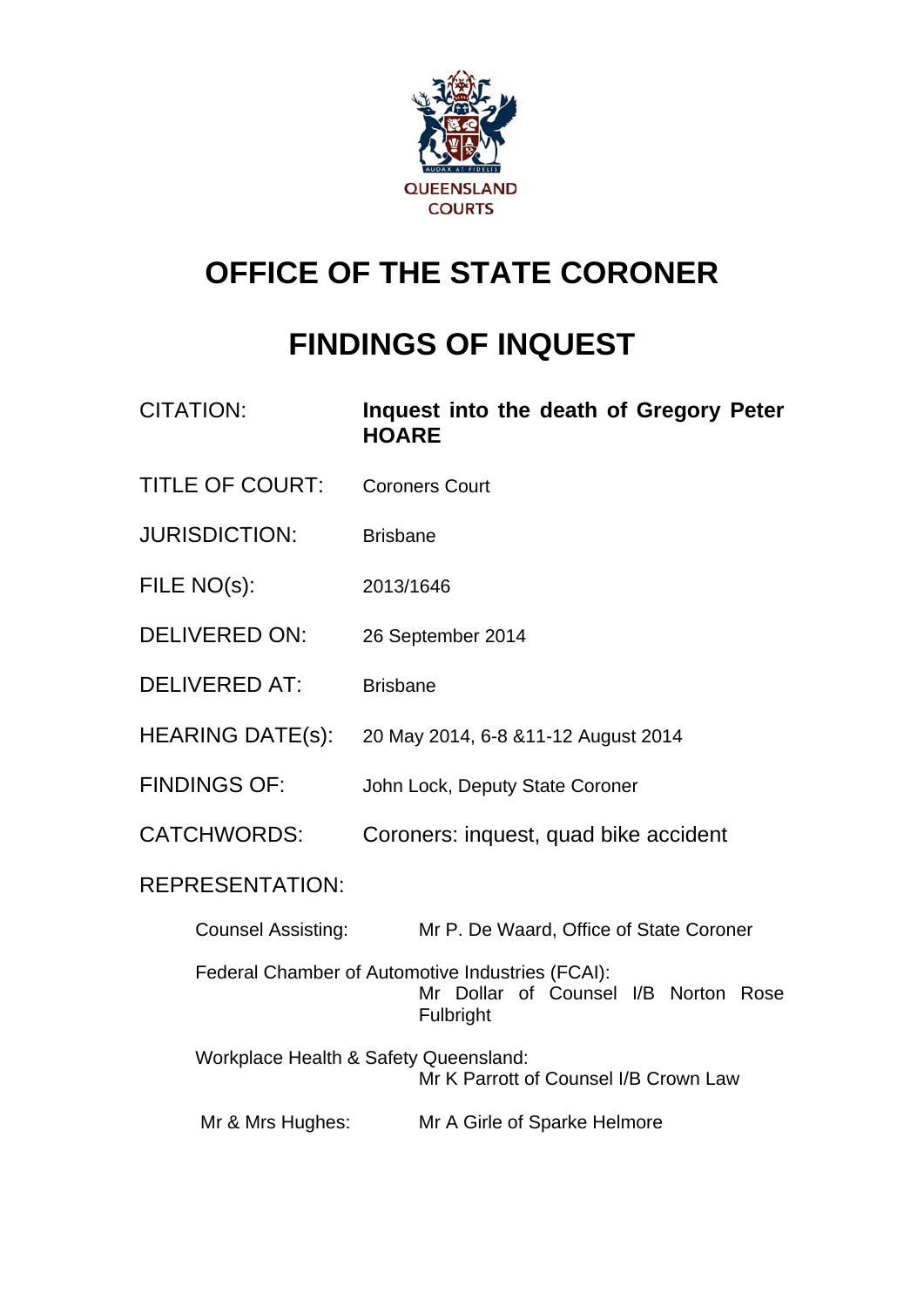## **Contents**

<span id="page-1-0"></span>

| Report of Professor Johan Duflou - Consulting Forensic Pathologist  7 |
|-----------------------------------------------------------------------|
|                                                                       |
|                                                                       |
|                                                                       |
|                                                                       |
|                                                                       |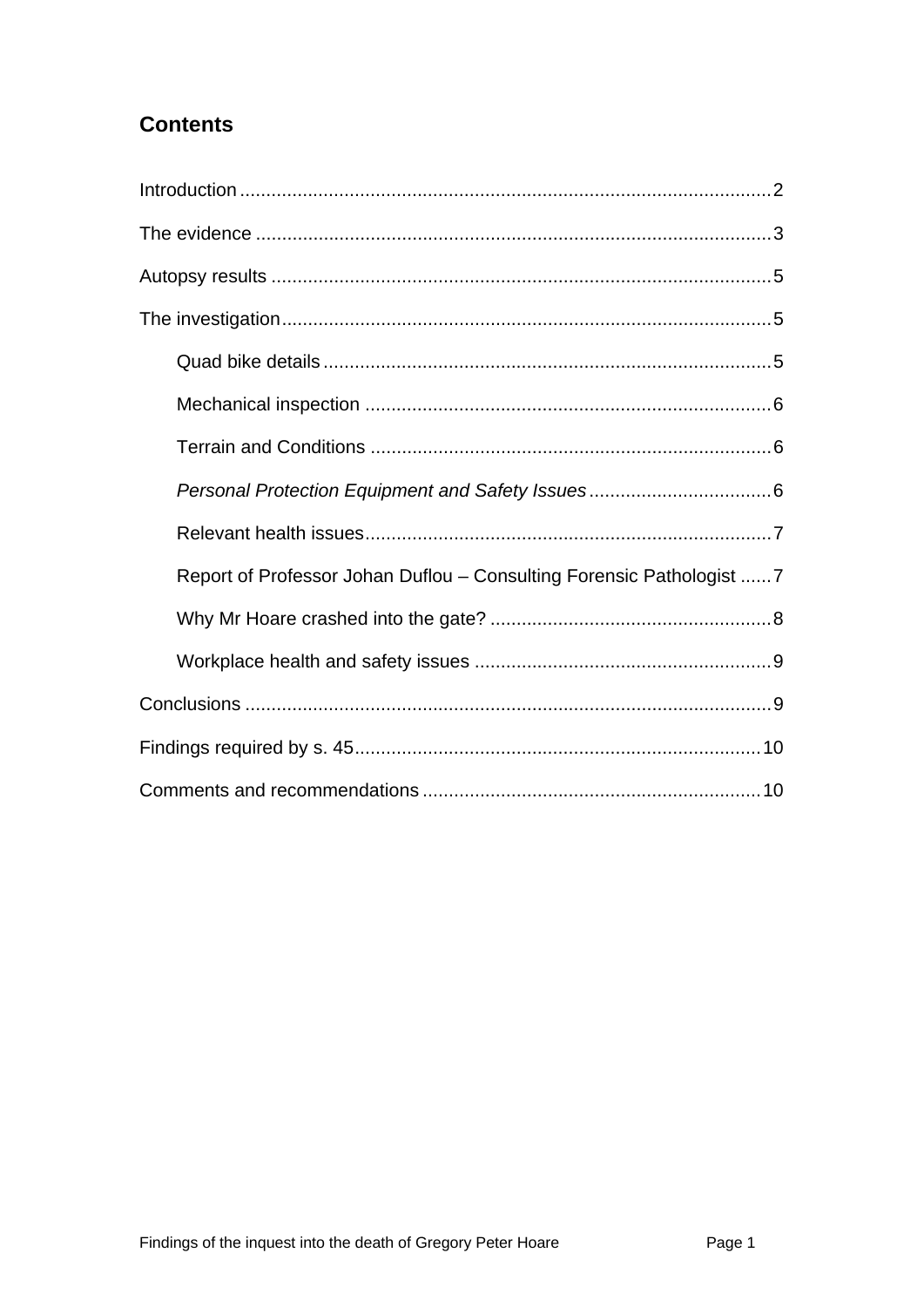## **Introduction**

<span id="page-2-0"></span>Approximately 170 deaths over the past decade have occurred in Australia and New Zealand where Quad Bikes were involved. Most of these have occurred in a rural setting and the leading cause of death on farms in Queensland has some involvement with a quad bike. $1$ 

It is uncontroversial to say that a number of the statistical sources confirm that the majority of deaths occurred in the age group of  $10 - 19$  and a second highest age group for those over the age of 50.

Quad Bikes are essentially four wheeled motorbikes. They are motorised vehicles designed to travel on four low-pressure tires, having a seat designed to be straddled by the operator, and handlebars for steering control. They are used for both recreational purposes, either privately or in tourism, or for agricultural purposes. In Australia and New Zealand they are typically used in rural settings. They are utilised by search and rescue teams. In the United States of America they are also used in rural settings but the majority are used in a recreational setting.

Whatever may be said about their utility, they have become essential equipment on many farms. That being said, the evidence gathered during this multiple inquest raise many issues including the importance of active riding, good maintenance, use of correct tyre pressure, use of helmets, not allowing children to ride adult sized quad bikes, understanding the limitations of the vehicle and that tragic incidents can occur in quite benign conditions. The cases also emphasise the importance of riders making appropriate decisions.

Most standard quad bikes have no roll over protection system (ROPS). In broad terms, a ROPS is a cabin or roll bar structure on top of the quad bike, which incorporates a seatbelt to restrict movement outside the protective zone in the event of a roll over. Other possible protection mechanisms include Crush Protection Devices (CPD), which is a two bar or circular structure attached to the rear of the vehicle, which aims to provide a protective space in the event of a roll over, but without a seat belt. The utility of either device has been the subject of considerable debate.

Quad Bikes are referred to by the manufacturers and marketed to the public as 'All Terrain Vehicles' (ATVs). There has been some criticism of the use of that term.<sup>[2](#page-2-1)</sup> In this inquest it is intended to adopt the term Quad Bike, but I do so conscious of both arguments and simply use the term in this phase of the inquest because it is one known better to the general public in Australia.

There has been considerable research, studies, reports and investigations carried out by varying persons and organisations considering how to reduce the number of quad bike related accidents. Although there is considerable agreement in relation to a number of issues, there has been robust debate between the main protagonists and considerable difficulty in reaching a consensus as to how to move forward on some of the more contentious issues.

l

<sup>&</sup>lt;sup>1</sup> Lisa Crockett, *National Coronial Information System Database Search.* The report was dated up to 1 January 2013 and noted there is a possibility of underreporting due to filing errors and currently open investigations. The deaths involved in this inquest would not be included. By the time of the inquest the figures estimated were closer to 195. 2

<span id="page-2-1"></span><sup>&</sup>lt;sup>2</sup> Coroner John Olle, *Record of Investigation into Death of Thomas John Hutchings (2009)* State Coroner Victoria, case number 3067/02, p 4. Coroner HB Shortland, *An inquiry into the death of Carlos Mendoza,* Coroners Court New Zealand, CSU- 2010-WHG- 000185 at p 25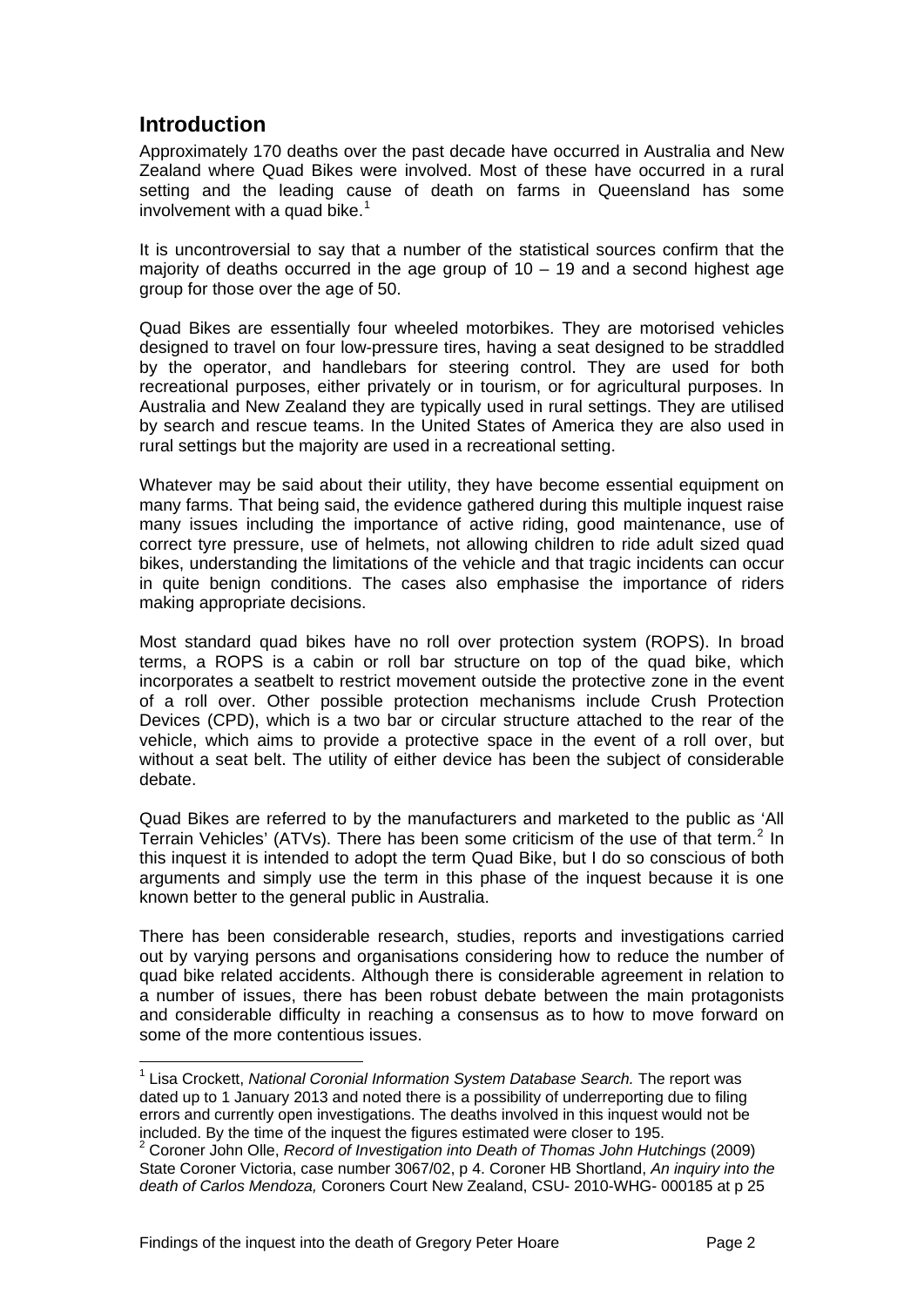This inquest will examine the circumstances of the deaths of nine individuals. Findings in relation to each of those cases will be made in the first phase of this inquest. In the second phase I will hear evidence concerning what recommendations should be made to help prevent deaths occurring in similar circumstances in future.

### <span id="page-3-0"></span>**The evidence**

- 1. Mr Gregory Hoare was a 43 year old cattle property manager employed by Wentworth Cattle Co on Strathalbyn Station, Bogie, in Queensland. He resided on the station with his wife and children. He died on 9 May 2013 after colliding with a barbed wire gate whilst riding his quad bike for work purposes.
- 2. Mr Hoare had been mustering cattle the day before. On the evening of 8 May 2013 at about 6:30pm, a station hand, Mr James Simpson, moved the cattle into a paddock, ready for mustering the following day. He had checked that the fence lines and gates were all secure prior to moving the cattle into the paddock.
- 3. The following morning on 9 May 2013, the plan was for Mr Hoare to muster the cattle down a laneway to the end of the stock yard on his quad bike, where he would meet with two station hands, on horse back.
- 4. Mr Hoare departed his residence to the paddock on his quad bike at around 8:30am. His wife observed him wearing his full face motorbike helmet. He rode about 4km from his residence along a dirt track that ran parallel to the station's fence line to get to the entry gate to the paddock.
- 5. The two station hands, Mr William Burrell and Ms Sonya Shakespeare, had loaded their horses onto a truck and left Mr Hoare's residence just after him at around 8:30am. They drove to the opposite far end of the paddock about 3km away, taking a different route. The journey took them about 20 minutes. They unloaded the horses, rounded up some cattle at that location, and checked the fence lines of a different holding square, while waiting for Mr Hoare to move the cattle towards their location.
- 6. After becoming concerned that Mr Hoare was taking a long time, Mr Burrell attempted to contact him via a two way radio from the truck as he knew Mr Hoare always carried a radio with him on the quad bike. When there was no response, they rode their horses along the fence line towards the location Mr Hoare was supposed to be.
- 7. At some time around 10:00am, they found Mr Hoare's quad bike stationary near the barbed wire entry gate to the paddock. The quad bike motor was still running and in fifth gear. They found Mr Hoare lying on his side about 10m forward of the quad bike and gate. Although there was some reference to 40m in some documents I am satisfied this is an error.
- 8. Mr Burrell provided oral evidence at the inquest. He said that he went to the immediate aide of Mr Hoare, who was unresponsive and without a pulse. He noted that Mr Hoare had dry blood on his face and neck area and blood coming from his mouth. He observed that Mr Hoare's helmet was on the ground next to the barbed wire gate.
- 9. Ms Shakespeare used Mr Hoare's quad bike to ride back to the residence to raise the alarm between 10:45 and 11:00am. They did not use the radio on Mr Hoare's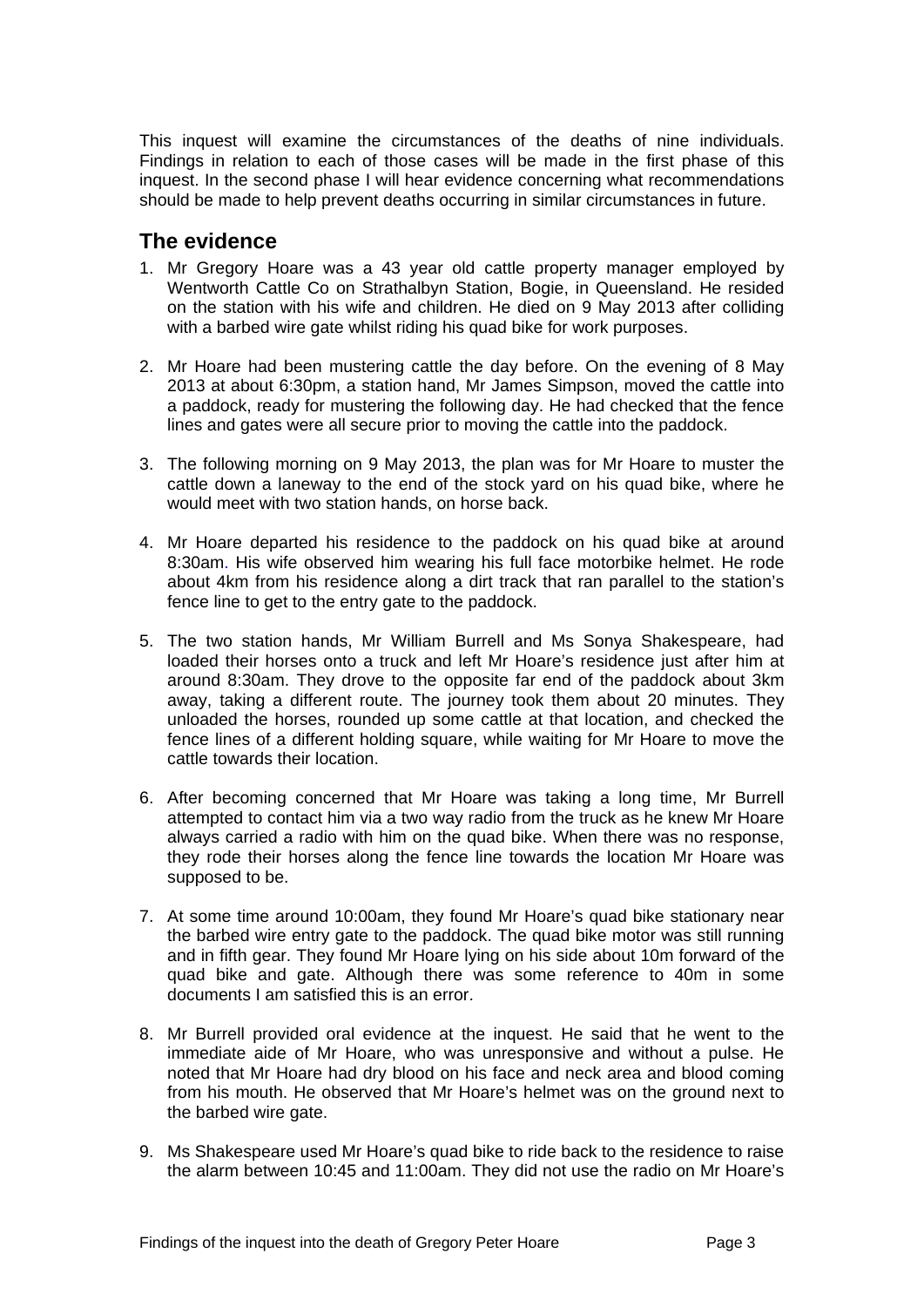quad bike as they knew Mr Hoare was deceased and his wife was at the other end of the radio. Prior to Ms Shakespeare riding the quad bike, they both checked the brakes and they were fully functional. Ms Shakespeare did not notice any problems with the functionality of the quad bike during her journey.

- 10. The Queensland Ambulance Service at Collinsville received the emergency phone call at 11:15am and arrived at the scene at approximately 12:26pm.
- 11. Police from the Collinsville Police Station attended the scene at approximately 2:15pm. Mr Hoare's body had not been moved other than him being placed on his back.
- 12. Police observed that the three strand barbed wire gate was on the ground and pushed back and partially around a tree in the direction of travel. The steel base of the gate's metal straining lever had been sheered from the weld points and was on the ground adjacent to the gate post. They observed injuries to Mr Hoare's neck and minor marks to the front and sides of his helmet.
- 13. The scene evidence suggested Mr Hoare rode his quad bike in fifth gear and in a relatively straight line into the closed barbed wire gate, without braking.
- 14. Other possibilities for the incident were raised by Mr Hoare's wife and the lawyers representing Wentworth Cattle Co, such as:
	- a. that the gate was open at the time of the incident and Mr Hoare simply fell off his quad bike;
	- b. that Mr Hoare suffered from a medical incident or was suffering from symptoms of haemochromatosis at the time of the incident; and
	- c. that the dislocation of his larynx was due to impact with the road, not the barbed wire fence.
- 15. One possibility for the fallen gate, which had been sheared off by force was that it had been pushed over by cattle.
- 16. It was also noted by Wentworth Cattle Co's legal representative that Mr Hoare's clothing was not ripped, which would suggest that he did not come into contact with the barbed wire gate.
- 17. However, in oral evidence, Mr Burrell explained that there was no way the gate could have been knocked over by cattle in the direction that it was, as the cattle were on the other side of the gate and would have been coming from the opposite direction.
- 18. A medical incident due to haemochromatosis or otherwise has been ruled out by the autopsy report and a review of Mr Hoare's medical records.
- 19. A photo of Mr Hoare's neck area that had been taken at autopsy was also produced at the inquest by the FCU investigating officer, Senior Constable McConnel. The photo clearly shows a single puncture wound to Mr Hoare's neck, consistent with impact with a barb on the gate. Photos were not taken of Mr Hoare's shirt but it is probable the quad bike and handles took most of the force.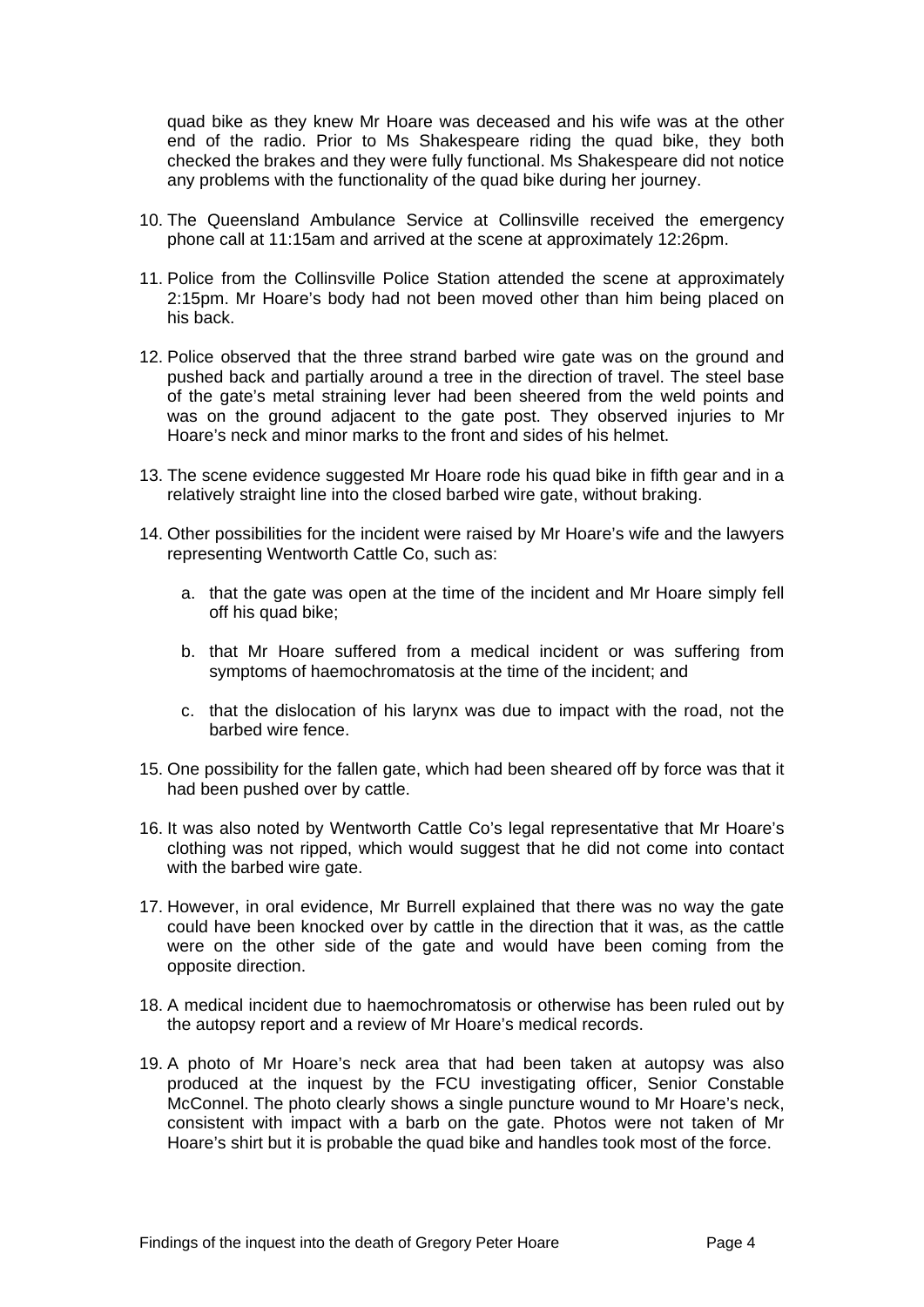## <span id="page-5-0"></span>**Autopsy results**

- 20. On 13 May 2013, a forensic pathologist, Professor David Williams, performed an external and internal autopsy. The autopsy report was completed on 21 June 2013.
- 21. Professor Williams concluded that Mr Hoare died as a consequence of trauma to the area of the neck. The trauma caused the larynx to separate from the main airways linking the larynx to the lung. As a consequence, he inhaled large amounts of blood into his lungs.
- 22. Although Mr Hoare was known to have haemochromatosis, examination of his liver did not reveal any significant changes in the liver or pancreas, caused by haemochromatosis.
- 23. Toxicology testing was conducted. There were no drugs detected and only a slight trace of alcohol in Mr Hoare's urine, but this was insignificant.
- 24. Professor Williams concluded that the medical cause of death was:
	- *1(a). Dislocation of the larynx due to or as a consequence of:*
	- *1(b). A quad bike accident.*

*Other significant conditions* 

 *2. Haemochromatosis.* 

#### <span id="page-5-1"></span>**The investigation**

- 25. Constable Kelly Westman and Senior Constable Craig McConnel from the Collinsville Police Station arrived at the scene at about 2:15pm on 9 May 2013 and observed QAS at the scene attending to Mr Hoare. Photos were taken of the scene and notebook statements taken from some witnesses. Senior Constable Westman submitted an undated Form 1 to the Coroner.
- 26. Senior Constable Craig McConnel, a part time forensic crash unit investigator from the Bowen Police Station, also attended the scene the next day. An accurate collision analysis of the scene was unable to be conducted due to contamination of the scene by rescuers
- 27. Senior Constable McConnel submitted his investigation report to the Coroner dated 18 August 2013.
- 28. Senior Constable McConnel's investigation was satisfactory in the circumstances. He agreed in oral evidence at the inquest that quad bike specific investigation training and a standardized template for quad bike investigations would be useful.

#### <span id="page-5-2"></span>**Quad bike details**

29. The quad bike was a 2012 model Honda TRX420FM. Mr Hoare had purchased it new on 23 November 2012. It had 3,129km recorded on the odometer at the time of inspection.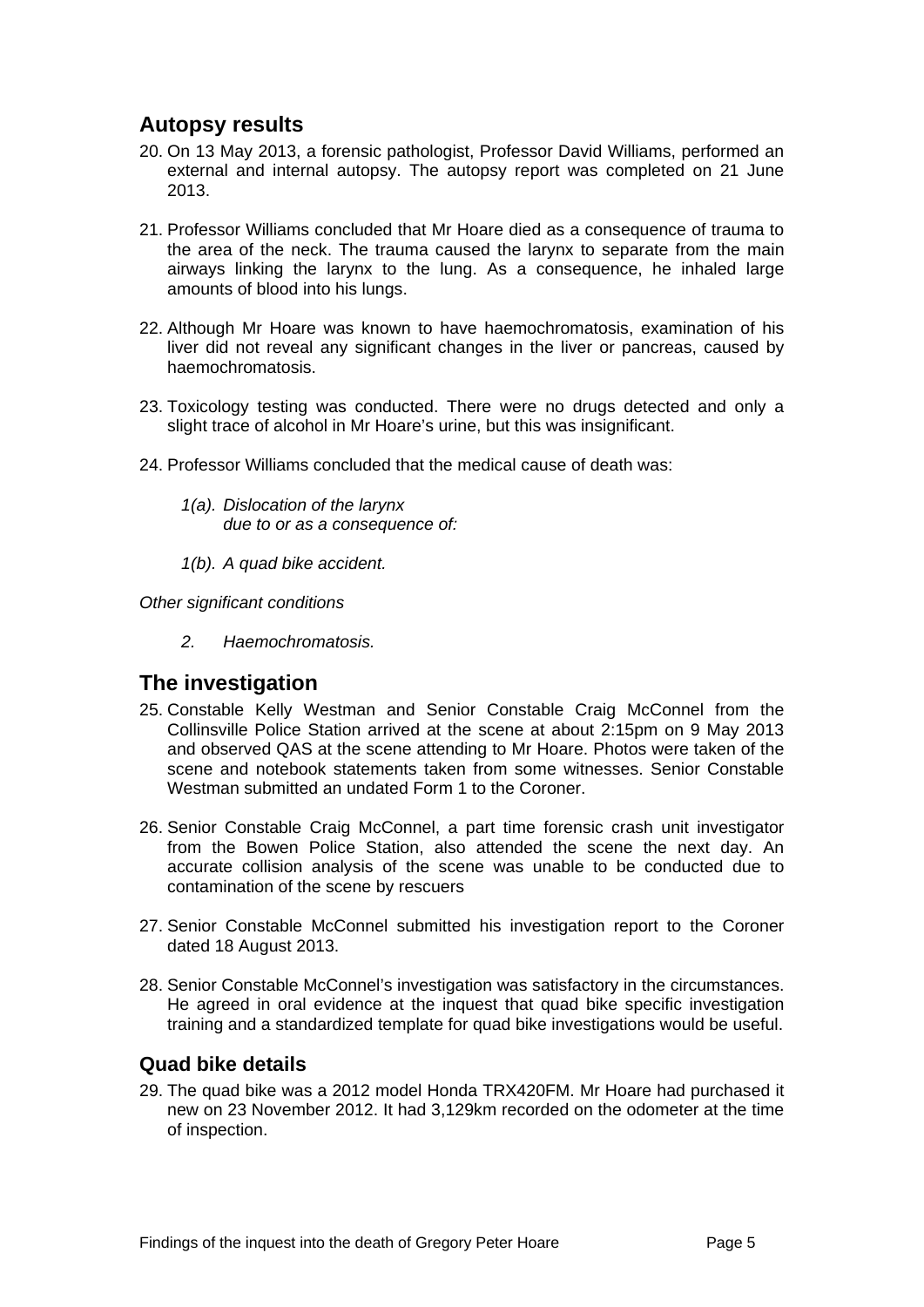30. There were no accessories or modifications to the quad bike. No CPD or ROPS had been installed.

#### <span id="page-6-0"></span>**Mechanical inspection**

- 31. On 5 June 2013, a mechanical inspection was carried out on the quad bike at the Collinsville Police Station by a qualified vehicle inspector, Mr G.M. Ryan. Mr Ryan was of the opinion that the quad bike was free of any mechanical defects that would have contributed to the incident.
- 32. The brakes were hydraulic, disc front, single reservoir and were full of fluid. The quad bike had a full firm hand brake lever. The hand brakes on the handle bar were operating effectively, with no visible or apparent leaks within the hydraulic braking system.
- 33. The steering linkages were intact and operating, with no apparent excessive wear at any of the moveable joints. The electrics were intact and operating.
- 34. The only damage to the quad bike was a damaged brake master cylinder lid and scratches to the front bull bar, which would have been caused by the impact with the gate.
- 35. Tyre pressures were not taken at the scene.
- 36. It was discovered during the mechanical inspection that the two front tyres were deflated, even though they appeared inflated. The rear tyres also had minimum inflation pressure. The pressure of the tyres was not measured by the mechanical inspector but they were inflated to 5 psi by Mr Ryan. Mr Ryan noted in his report that the tyres were most likely deflated as a result of the quad bike sitting idle (for close to a month) since the incident. The tyres were in a satisfactory tread condition.

#### <span id="page-6-1"></span>**Terrain and conditions**

- 37. The dirt track leading up to the barbed wire gate and beyond was straight and open with no impediments to view. The road was in good condition, with no large bumps, rocks or other obstacles.
- 38. Mr Burrell said that weather conditions on the day were fine but there may have been some clouds.

#### <span id="page-6-2"></span>*Personal Protection Equipment and Safety Issues*

- 39. Mr Hoare's helmet was a full face motorcycle style helmet, which was compliant with Australian standards.
- 40. Mrs Hoare observed her husband wearing his helmet when he departed from their residence on the morning of the incident but was unsure whether he had fastened the strap. He was normally very insistent about such issues, especially with his children.
- 41. The station hands who found Mr Hoare at the scene stated that Mr Hoare's helmet was on the ground next to the barb wire gate. This suggests that although Mr Hoare was most likely wearing his helmet, it was not properly fastened and had fallen off prior to, or as a result of, the impact with the gate.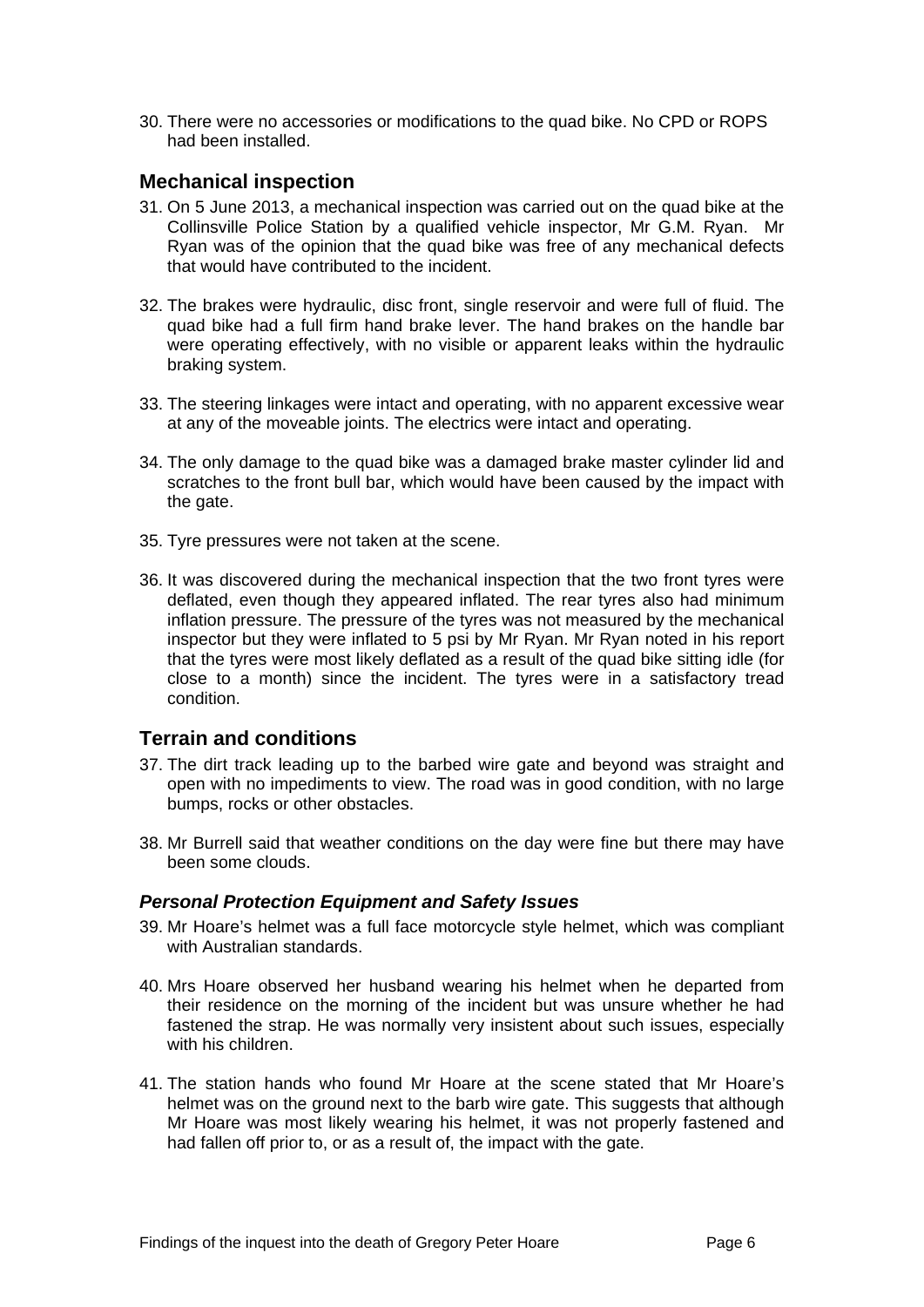- 42. One cannot be absolute about if the helmet had have been properly fastened, whether this would have prevented the impact of the barbed wire with Mr Hoare's neck.
- 43. Mr Hoare was wearing a work shirt, jeans, and boots.
- 44. Mr Hoare was riding alone but with a UHF radio for emergency purposes. Coworkers knew roughly where he was and an estimated time for the task.
- 45. Mrs Hoare advised police that her husband had not received any formal or informal rider training.
- 46. It is unknown whether Mr Hoare read the Owner's Manual for the quad bike. Mrs Hoare advised that he had not watched the safety DVD for that particular quad bike but had watched a safety DVD in relation to a personal quad bike which he owned.
- 47. Mr Hoare was an experienced motorcycle and quad bike rider. His level of experience was such that the owners of the property mentioned to Mrs Hoare that if quad bike training became a mandatory requirement, Mr Hoare would have been the person they chose to conduct the training.

#### <span id="page-7-0"></span>**Relevant health issues**

- 48. Mrs Hoare advised police that her husband was very fit and active and did not drink or take drugs. She said Mr Hoare had a good sleep the night before and woke up at about 6:00am.
- 49. Mr Hoare had been diagnosed with haemochromatosis (high iron levels in his blood). Mrs Hoare and his employer requested that the Coroner consider whether this could have contributed to the incident.
- 50. Mr Hoare's medical records were therefore obtained. They suggest that he had been adequately managing his condition and that his iron levels had been brought back to normal six months prior to the incident. The internal autopsy also demonstrated that there was no evidence of any organ failure consistent with the effects of haemochromatosis.
- 51. Enquiries were made with a good friend of Mr Hoare's whom he had a conversation with the night before the incident. It does not appear that Mr Hoare complained to his friend, his wife or anyone else prior to the incident about any symptoms of haemochromatosis, such as lethargy or loss of balance that could have contributed to this incident in any way.

#### <span id="page-7-1"></span>**Report of Professor Johan Duflou – Consulting Forensic Pathologist**

- *52.* Professor Duflou a forensic pathologist from NSW, provided a report commissioned by the lawyers acting on behalf of the employer. He agreed that the cause of death was as a result of a dislocation of the larynx, and this is a consequence of a quad bike accident. He also agreed that Mr Hoare's haemochromatosis played no significant role in his death.
- 53. He also stated that it was likely the injuries observed were the consequence of striking a length of wire with his neck, following which he has continued travelling for a limited distance, following which he has fallen off the bike. However, he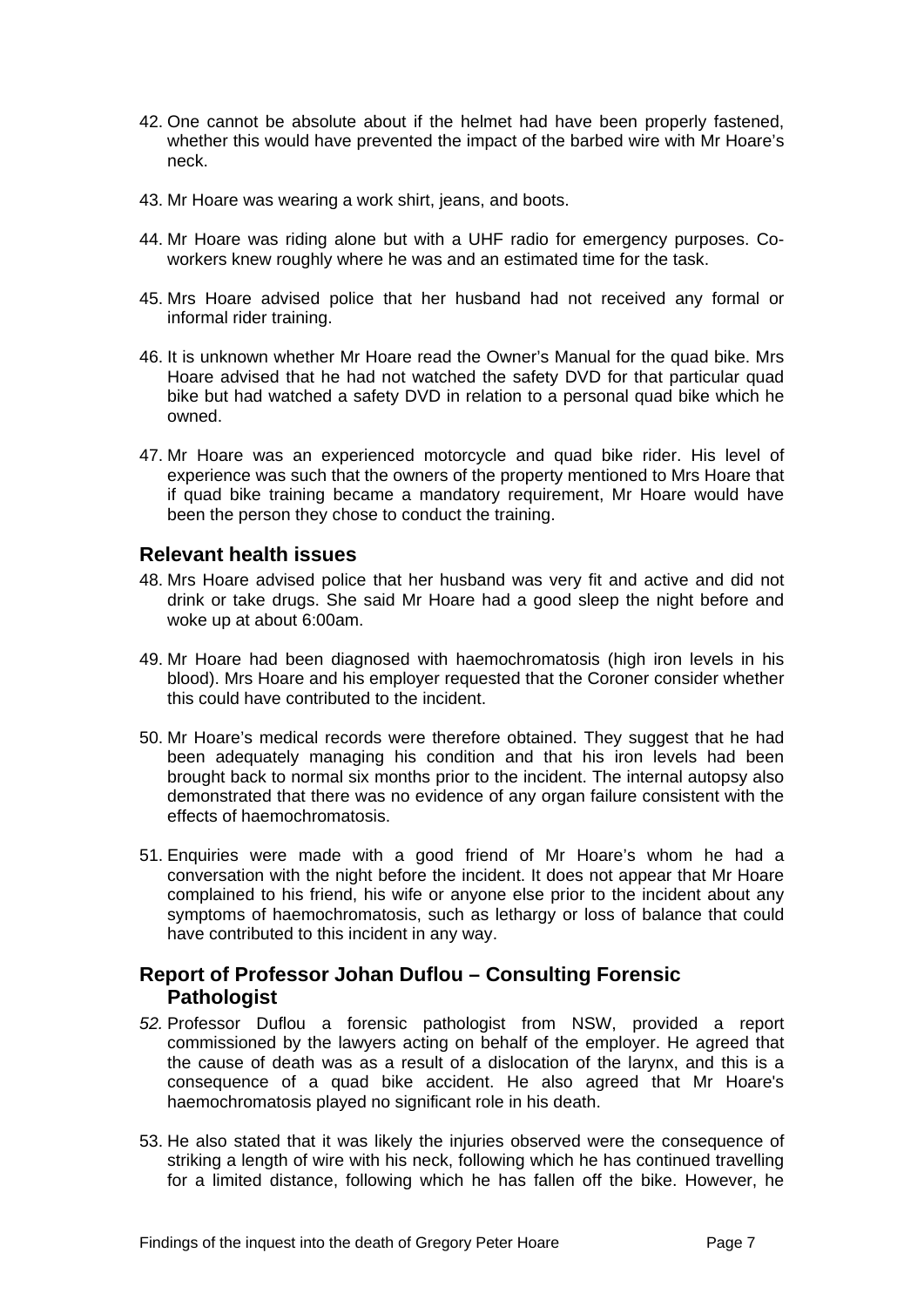stated it is also reasonably possible for him to have struck something with his bike causing some limited instability without the bike toppling over, but causing him to fall off the bike. If this were the case, then his injuries in all likelihood would have been sustained on striking the ground. He stated he could not exclude as a reasonable possibility that the injuries to the neck structures were clearly the result of falling off the bike, as the injuries observed and described in the autopsy report were not sufficiently characteristic to determine mechanism with certainty in this case.

#### <span id="page-8-0"></span>**Why Mr Hoare crashed into the gate?**

- 54. Mr Hoare had been living and working on the property for a few years, so he would have been quite familiar with the area in general and he was familiar with the incident location.
- 55. The gate incorporated three barbed wire strands with a centre piece star picket, and a metal strainer affixed to the adjoining fence.
- 56. The gate and adjoining fence had only been recently installed in late 2012 by a contractor, Mr Alan Blake. Mr Hoare's wife advised police that her husband knew where the gate was because he had instructed the workers where to install it. Mr Simpson advised WHSQ investigators that Mr Hoare was well aware of the location of the gate because he had to pass through the same gate several times in the five months prior to the incident to service a water tank in that area of the station. In oral evidence, Mr Burrell was of the opinion that it should have been in the forefront of Mr Hoare's mind that the gate was closed that morning because he was going there to muster cattle that were being kept in by the gate.
- 57. Mr Hoare was wearing a full face motorbike helmet but no face shield which could have obstructed his vision.
- 58. After the incident, WHSQ inspectors conducted a work place visit. They placed the star picket in the location where it would have been prior to the incident and took photos. They were of the opinion that the closed gate was identifiable from a distance.
- 59. However, Senior Constable Craig McConnel was of the opinion that the gate may not have been visible due to the possibility it could have been obscured by the background.
- 60. From a closer inspection of the photographs, it is evident that the barbed wire strands were not rusty because it was relatively new. This would have made it more difficult to see. The star picket was dark brown from rust and could easily have blended in with the many trees (some of which were thin like the star picket) in the background. The extent to which the star picket would have blended in with the background could have depended on Mr Hoare's approach angle.
- 61. Senior Constable McConnel had initially noted in his report that the gates were open for a lesser used track that was parallel but on the opposite side of the fence to the track used. He thought that it could have been possible that Mr Hoare had mistakenly thought he was on the parallel track where the gate was open. In oral evidence, Mr Burrell explained that this was a cow pad and would not have been used by Mr Hoare to get to the gate in question. It was therefore discounted as a possibility.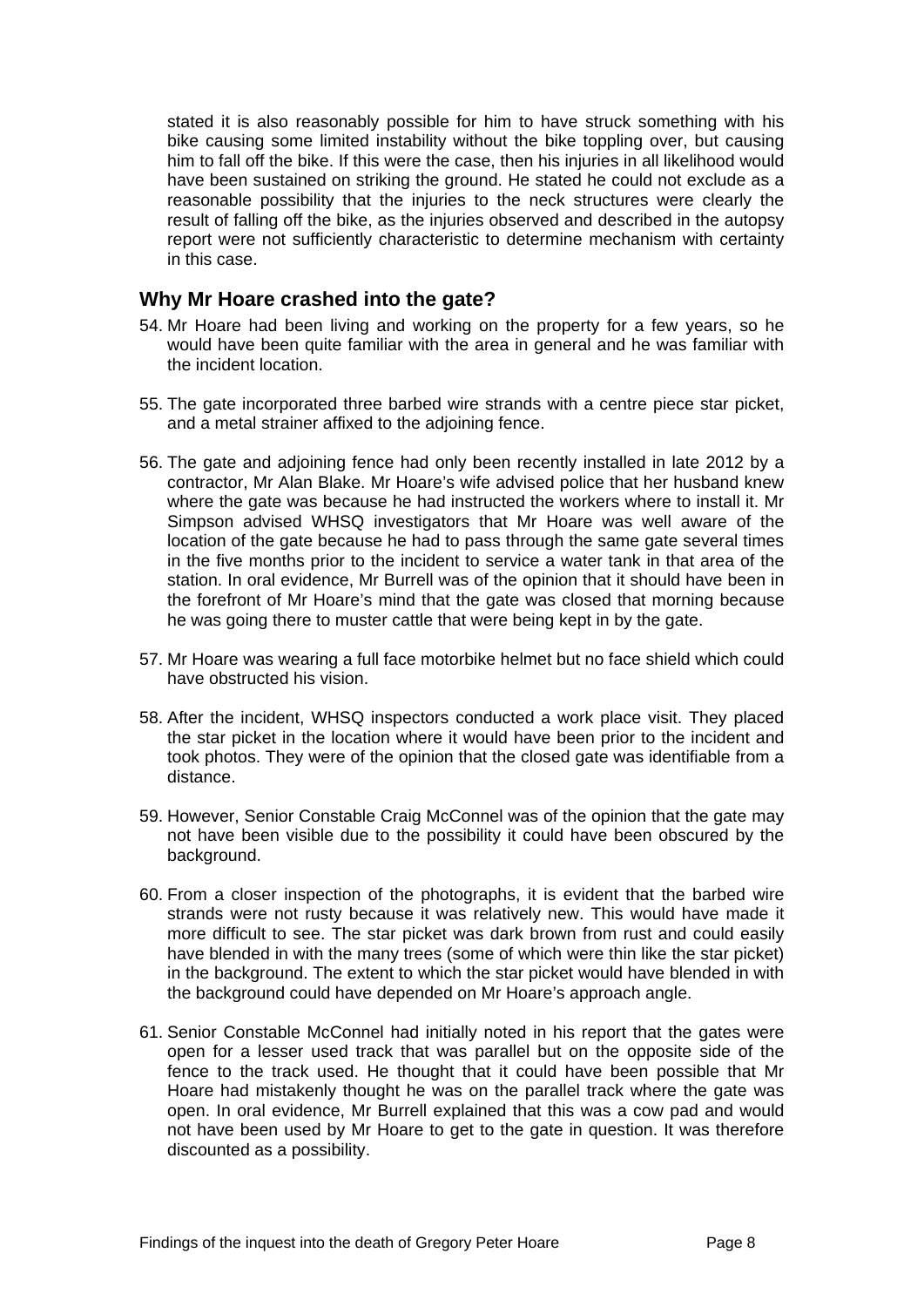- 62. Due to contamination of the scene, Senior Constable McConnel was unable to identify any tyre tracks on the ground or any skid marks at the scene. He was also unable to calculate the speed of the quad bike.
- 63. Senior Constable McConnel was of the view that there was no evidence to support that Mr Hoare was travelling at an excessive speed. He noted that the combined weight of the quad bike and rider would have provided considerable force sufficient to sheer off the metal strainer of the gate, even at a relatively slow speed. The combined weight of quad bike and Mr Hoare has since been calculated to have been about 351.9kg.
- 64. Senior Constable McConnel did not believe that the location of Mr Hoare (10m forward from the gate and quad bike) was an indicator of excessive speed. He was of the opinion that it is more likely that Mr Hoare was forced back onto his back after striking the gate and was carried a short distance along the track before falling from the quad bike.
- 65. In oral evidence, Mr Burrell stated that it would have been reasonable for Mr Hoare to travel 60km/h safely on the road leading up to the gate, in the absence of cattle.
- 66. Mr Hoare had no traffic speeding infringements in the last five years and there was no evidence to suggest Mr Hoare's usual driving on the property was otherwise than safe.

#### <span id="page-9-0"></span>**Workplace health and safety issues**

- 67. Workplace Health and Safety Queensland (WHSQ) did a thorough investigation of this matter as it was an incident that occurred in the workplace. Principal Inspector Gavin Wesche and Senior Inspector Colin Beven attended the scene on 29 May 2013.
- 68. Their investigation identified that Wentworth Cattle Co had policies and systems in place for the use of quad bikes on the property, including mandatory use of helmets. Workers received instructions in the safe use of quad bikes. Wentworth Cattle Co had a maintenance system and the quad bike was in good serviceable condition.
- 69. Wentworth Cattle Co also had appropriate systems in relation to communication and lone working. There was a serviceable radio on the quad bike as required in their employee induction and safety manual.
- 70. Workers identified that it was usual practice to stop near the gate, get off the quad bike to open it and then close it again when traversing through. It is unknown why Mr Hoare was not able to do this.
- 71. WHSQ identified that Mr Hoare was competent to operate the quad bike and had many years experience.
- 72. WHSQ concluded their investigation on 18 July 2013. WHSQ determined that no further action was required.

## <span id="page-9-1"></span>**Conclusions**

73. I am satisfied that Mr Hoare suffered fatal injuries after the quad bike he was riding drove directly into the barbed wire gate.